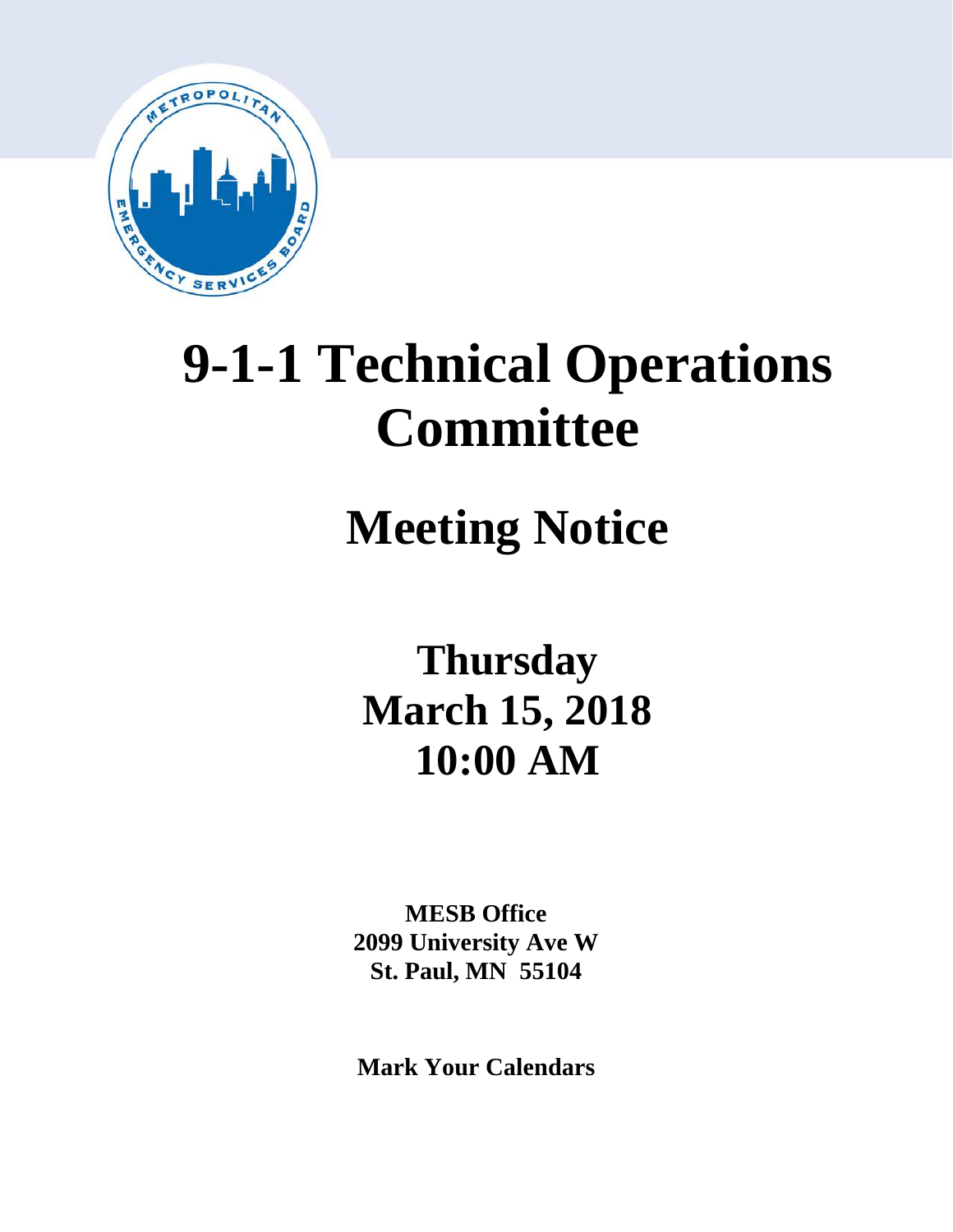## **Metropolitan Emergency Services Board**

## **9-1-1 Technical Operations Committee Tentative Agenda March 15, 2018**

- 1. Call to Order
- 2. Approval of Minutes / Agenda
- 3. Action Item
	- A. By-law Change Request

## 4. Unfinished Business

- A. Next Generation 9-1-1
	- 1. Text-to-9-1-1 implementation
		- a) Greater MN
		- b) Metro Area
	- 2. Firewall implementation
- B. PSAP Operations Round Table Work Group update
- C. Emergency Communications Professionals Training Curriculum Development Project
- D. CAD-to-CAD Interoperability Feasibility Study
- 5. Pending Business
	- A. Legislation

## 6. Reports

- A. Data (Wireless, Wireline, VoIP, GIS) Issues (see attached)
- B. RapidSOS Presentation (see attached outline)
- **7.** Adjourn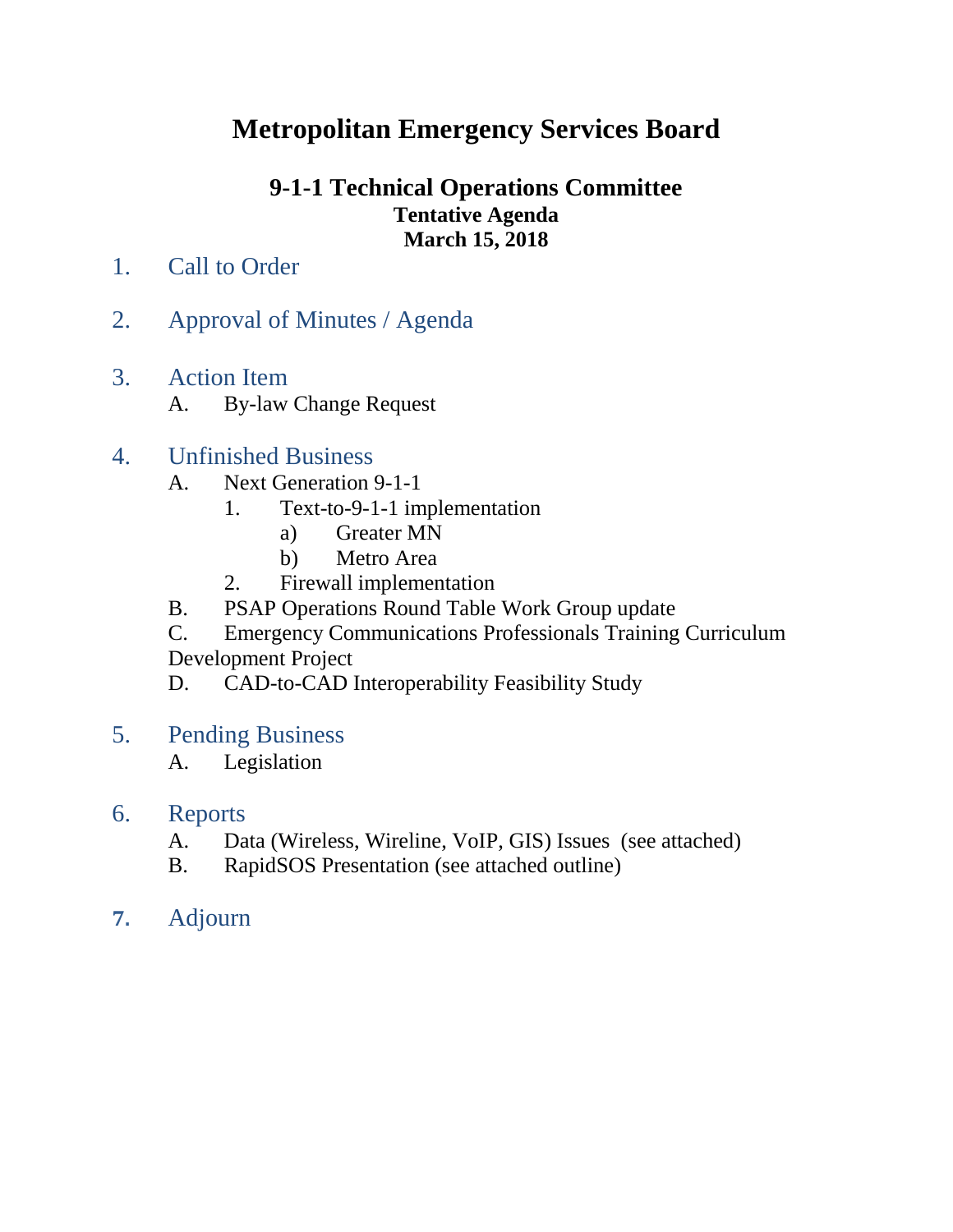#### **Metropolitan Emergency Services Board 9-1-1 Technical Operations Committee Draft Meeting Minutes February 15, 2018**

#### **Committee Members**

| $\boldsymbol{X}$          | Heather Hunt, Minneapolis (Chair)         | X | Kathy Hughes, Hennepin       |
|---------------------------|-------------------------------------------|---|------------------------------|
| $\boldsymbol{\mathrm{X}}$ | Val Sprynczynatyk, Anoka (Vice-<br>Chair) |   | Lisa Lovering, Isanti        |
| X                         | Bob Dowd, Isanti                          |   | Nancie Pass, Ramsey          |
| $\boldsymbol{X}$          | Jim Scanlon, Bloomington PD               | X | Jonathan Rasch, Ramsey       |
| X                         | Tim Walsh, Carver                         | X | Angie Iverson, Scott         |
| X                         | Jon Eckel, Chisago                        | X | Darlene Pankonie, Washington |
| X                         | Cheryl Pritzlaff, Dakota                  |   | Sara Halverson, Washington   |
|                           | Troy Ruby, Dakota                         |   |                              |

### **Alternates**

| Jeff Schlumpberger, Hennepin | Bob Shogren, Isanti              |
|------------------------------|----------------------------------|
| Deb Paige, Carver            | Christine McPherson, Minneapolis |
| Susan Bowler, Carver         | Jill Martens, Scott              |
| Vicki Nelson, Dakota         |                                  |
|                              |                                  |

## **Others Attending**

Georgina Bohl, Airbus Tony Martin, Edina Heidi Hieserich, Airport Matt Hoffer, CenturyLink Lauren Petersen, Airport Jake Jacobson, CenturyLink Victoria Vadnais, Allina Health EMS Wendy Lynch, Hennepin EMS Jim Soukup, Allina Health EMS Chad Loeffler, Metro Transit Lisa Vik, Eden Prairie Jeff Lessard, U of M

Dustin Leslie, ECN Scott Wosje, Northland Business Sys. Tom Klaban, Winbourne Consulting

#### **MESB Staff**

Pete Eggimann Jill Rohret Marcia Broman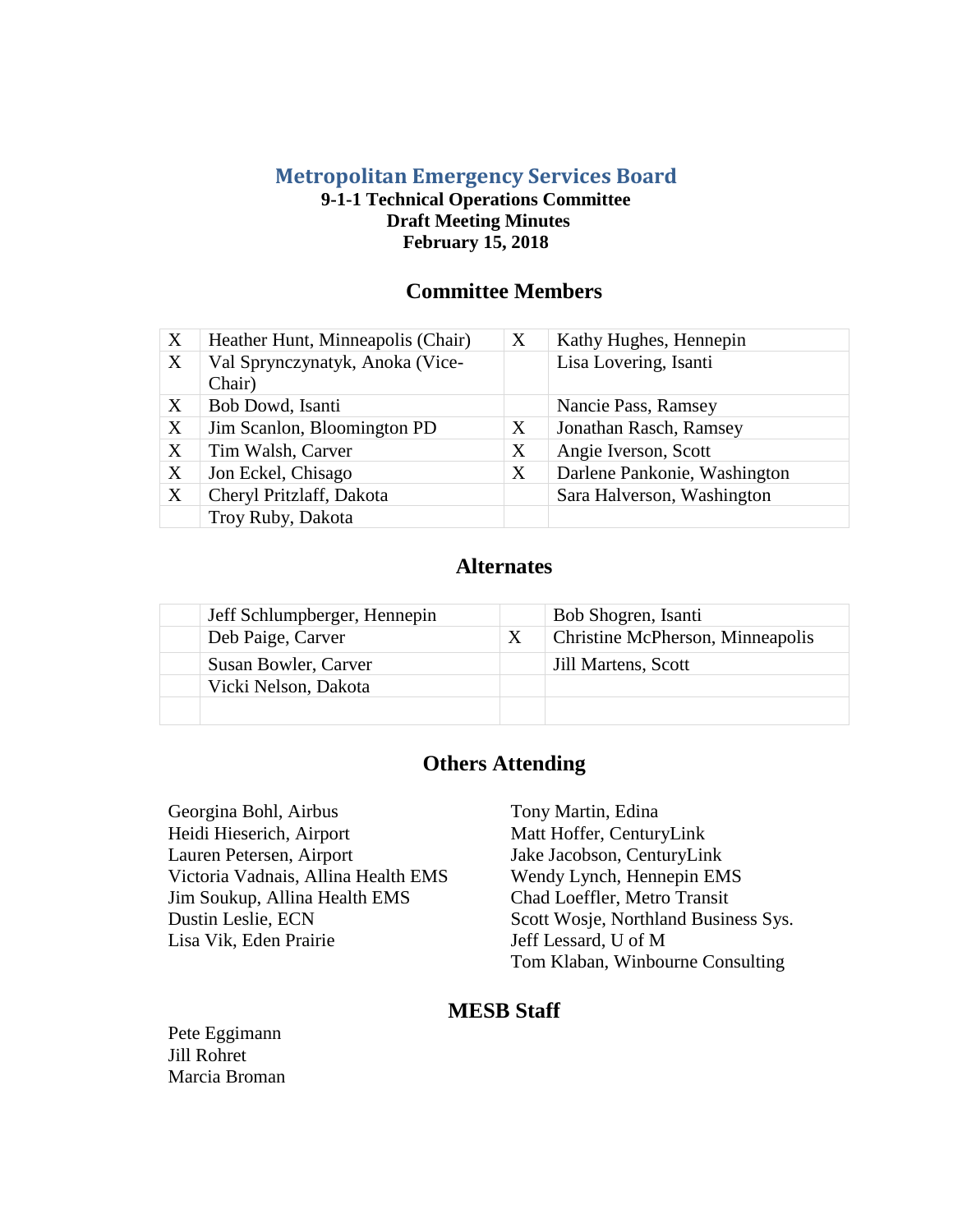## **1. Call to Order**

Heather Hunt called the meeting to order at 10:00. Heather asked the committee and guests to pause for a moment of silence in remembrance of Jim Beutelspacher, who served as the State 911 Coordinator for 25 years and passed away on February 11th. The committee members and guests introduced themselves.

## **2. Approval of Minutes / Agenda**

Heather asked for a motion to approve the agenda for the February 15, 2018 TOC and the minutes from January 25, 2018.

*Motion (Dowd/Pritzlaff) to approve the February 15, 2018 TOC agenda and the TOC minutes from January 25, 2018. Approved.*

## **3. Action Items**

#### A. Election of SECB NG9-1-1 Committee Representatives

1. Primary Representative

Christine McPherson was reappointed by the committee to represent the metro area PSAPs at the SECB NG9-1-1 Committee meetings for 2018. (see below)

#### 2. Alternate Representative

Susan Bowler was reappointed by the committee to be the alternate representative for the metro area PSAPs at the SECB NG9-1-1 Committee meetings for 2018. (see below)

Heather said that the current representative is Christine McPherson, and the alternate is Susan Bowler. Both have indicated to Heather that they are willing to accept those roles again.

#### *Motion (Pritzlaff/Martin) to approve McPherson and Bowler to remain as SECB NG9-1-1 Representative and Alternate. Approved.*

Dar Pankonie added that all are welcome to attend these meetings in person or by phone. Agendas and times are posted on the State of MN SECB website.

#### B. Election of SECB NG9-1-1 Committee Representatives

There was a request by Chris Kummer, the Airport PSAP Manager, at the January TOC for a language change to the 9-1-1 TOC by-laws to allow representation on the committee from all metro PSAPs. Chris felt this was important because the 9-1-1 TOC is now recognized by the SECB as the regional emergency communications board for the metro area, and he believes that all PSAPs should have a representative voice in setting regional policy. After some discussion the committee asked the board staff to prepare draft by-law language, so the committee better evaluate the impact the changes would make. Jon Eckel asked if the MESB board would have any issues because of the structure of the committee. Pete said the board would have to approve the recommendation. Jill said the representation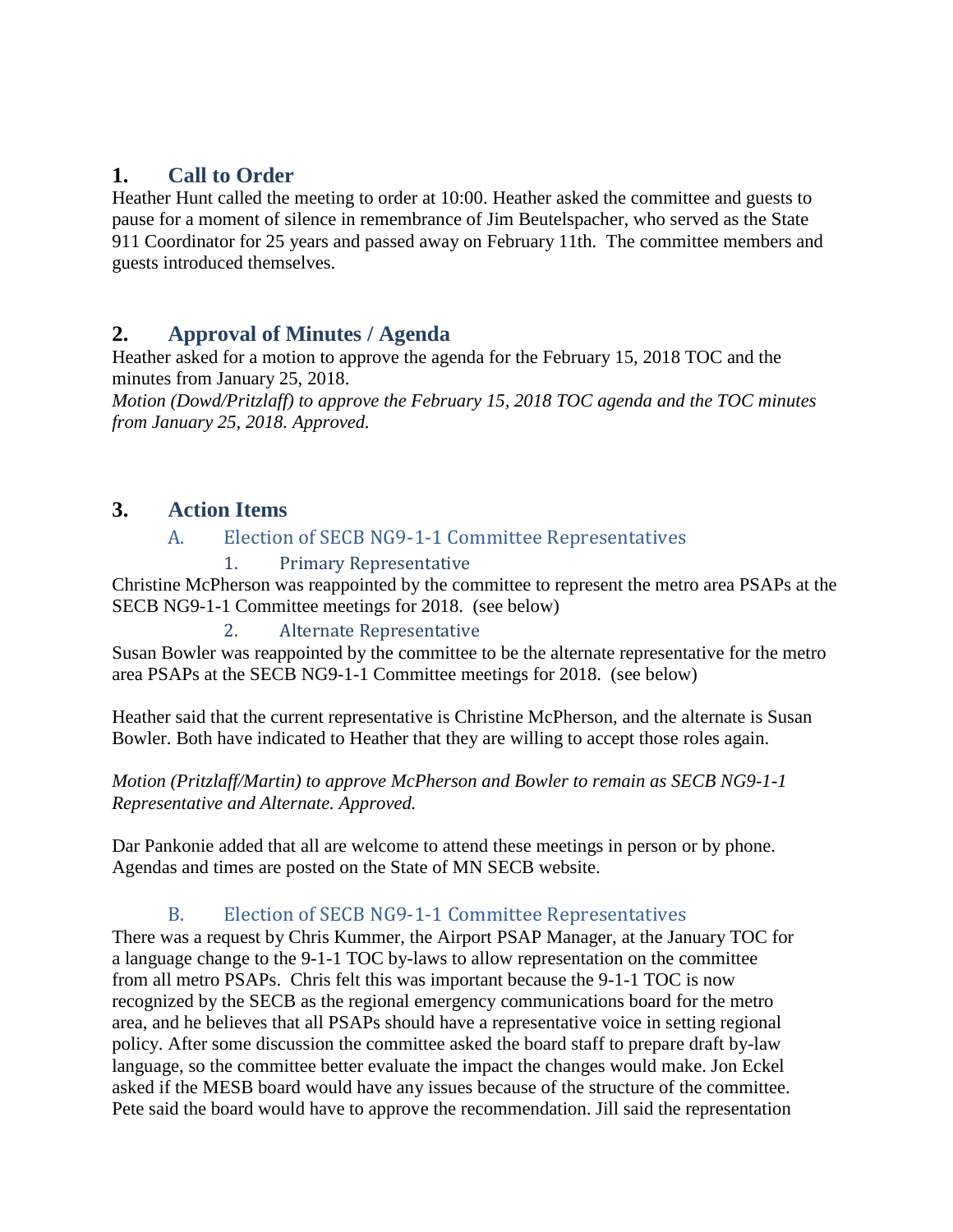of the Radio TOC is broader than the 9-1-1 TOC. The Radio TOC allows for one representative from each county and an at-large seat for fire, police, a user, EMS, Met Council and the Airport. The EMS TOC has seats for providers from every all the counties, public health, and PSAs. The recommendation would have to be logical and explainable given the PSAPs currently in operation within the metro area.

Heather said once the language is available there will be further discussion.

### **4. Unfinished Business**

#### $A_{\cdot}$ Next Generation 9-1-1

#### 1. Text-to-9-1-1 Implementation

Dustin Leslie; ECN gave a text-to-9-1-1 update. CenturyLink, West, and IES are working with Anoka and Isanti Counties to turn up their text capability. They were originally scheduled earlier in the month to connect to the TCC, but there were firewall issues. CenturyLink and West are working on that issue. Eden Prairie and Dakota County are scheduled for connection in March. Carver County will be connected after that.

Heather said that Minneapolis had their first data practices request for text. It went smoothly.

#### 2. Firewall implementation

Dustin Leslie provided information from Dan Craige. The first device was installed at the Ramsey County back-up site February  $6<sup>th</sup>$ . There were no issues and all text calls were completed successfully, but Element wants to keep the equipment in place for a period of time as part of the testing process. Airport, U of M and Dakota County have been identified as the next preliminary installation sites to identify any issues that did not come out at the Ramsey back-up site testing. If those installations go smoothly and no issues are identified, the general installation at the rest of the PSAPs statewide will get underway.

PSAP Operations Roundtable Work Group  $\mathbf{B}$ Heidi said there were no action items.

## C. Emergency Communications Professionals Training Curriculum Development Project

(No report)

## D. CAD-to-CAD Interoperability Feasibility Study

Tom Klaban, from Winbourne Consulting, presented the final draft of the report and recommendations to the committee. He pointed out that there was broad support from the PSAPs and the responders that participated in the interviews for implementing a regional system. Klaban noted that the pricing models in the report showed the highest and lowest prices he received from the three vendors he asked to consider a regional CAD-to-CAD interoperability system enabling two-way communication between the participating agency CAD systems. He felt confident is predicting that the pricing submitted by the vendors in response to an RFP would be closer to the lower prices shown in the report. Klaban noted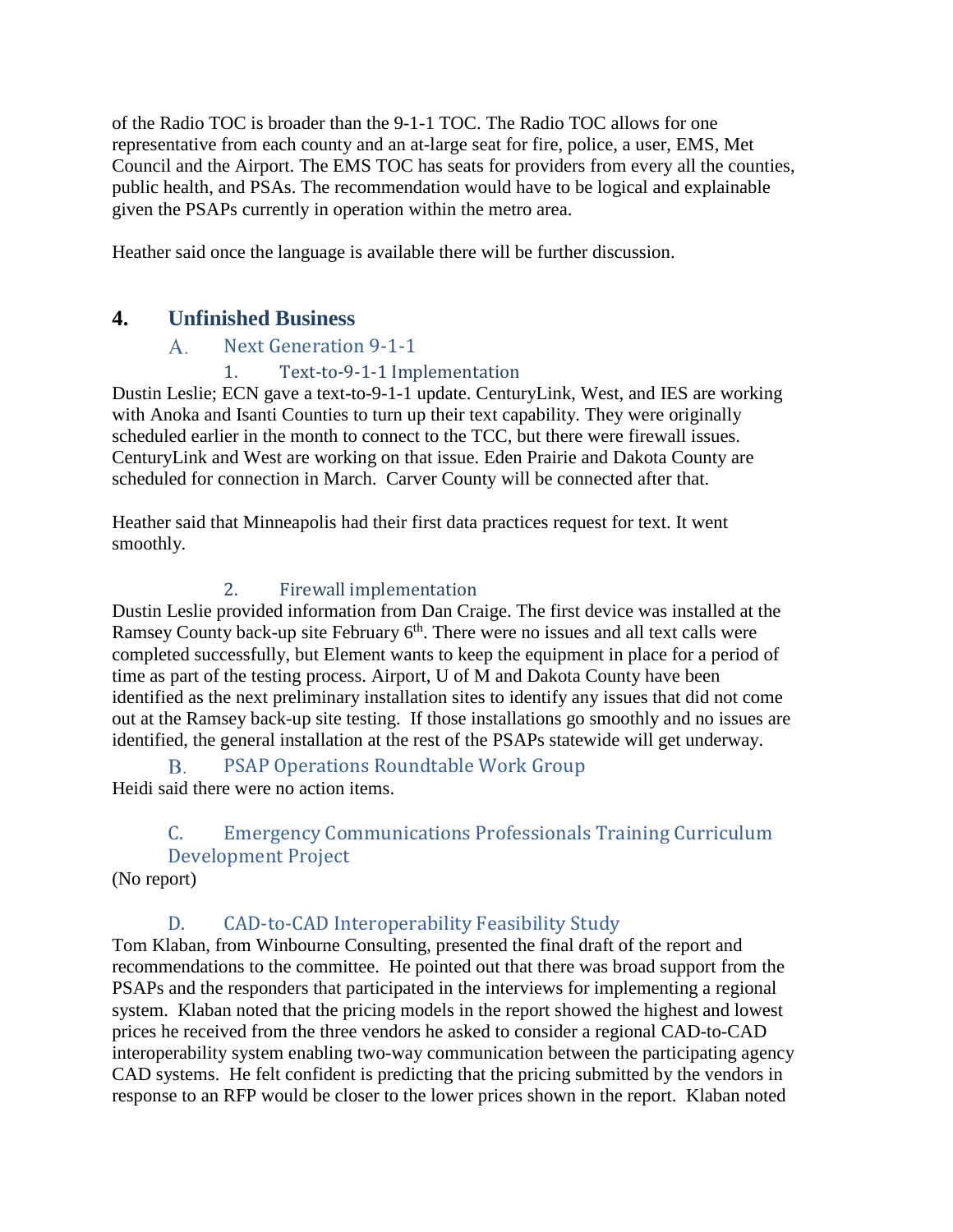that the pricing models in the report were there as examples so the PSAPs could grasp the financial resources required to implement a regional system and what each PSAPs share would be per answering position or by the number of responder units typically on duty in each PSAP jurisdiction. How the final project could be financed is likely to be different, and not rely totally on PSAPs paying for the system.

After some discussion the committee concluded that:

1. A CAD-to-CAD interoperability system should be installed with the intent of supporting all PSAPs in the metro area.

2. Individual PSAP shares of the system costs need to be affordable, and that expecting the PSAPs to absorb the entire cost of a regional system in their current budgets was not feasible.

3. Data interoperability between PSAPs, between PSAPs and responders, and between responders from different agencies should be identified as a priority in the SECB strategic plan.

The committee asked the staff to present the report to board and ask the board to accept the report, while acknowledging that the preparation of the report and recommendations is the first step in what would be a multi-step process if a regional CAD-to-CAD interoperability system were to be implemented.

The committee asked to keep the issue on the agenda.

#### **5. Pending Business**

#### A. Legislation

Jill said there have been no changes since the last meeting. The legislative session will start next week.

#### **6. Reports**

- A. Wireless Issues No Report
- B. Data Written Report Provided

PSAP Managers shared their Center's news.

Adjourn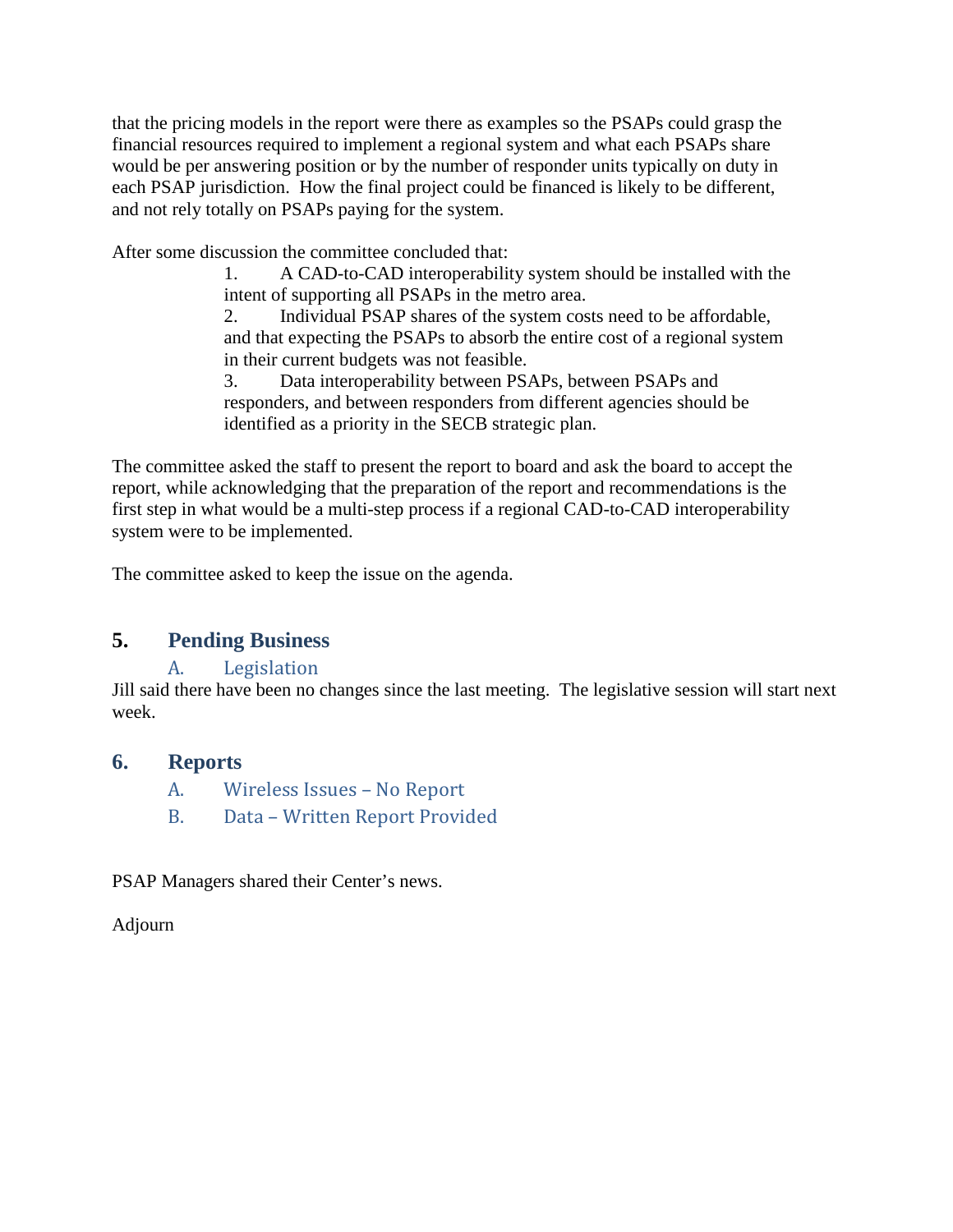#### BY- LAWS

#### OF THE

#### METROPOLITAN EMERGENCY SERVICES BOARD

#### **ARTICLE I.**

#### 9-1-1 TECHNICAL OPERATIONS COMMITTEE

#### SECTION 1: COMPOSITION

There shall be a 9-1-1 Technical Operations Committee composed of no more than two-one representatives and two one designated alternate representatives from each primary and secondary county and one representative and one alternate from any city that is party to the AgreementPublic Safety Answering Point (PSAP) in the metropolitan region. The governing body of each party to the AgreementPSAP, by resolution, shall appoint its representatives to the 9-1-1 Technical Operations Committee. The governing body may also choose to appoint an alternate representatives. If alternate representatives are appointed, they shall have the same voting rights as the representative for whom they are appointed to serve as an alternate.

#### SECTION 2. CHAIR

The 9-1-1 Technical Operations Committee shall recommend to the Chair of the Board at the annual organizational meeting of the Board a Chair of the 9-1-1 Technical Operations Committee. The Chair of the Board shall appoint the Chair of the 9-1-1 Technical Operations Committee subject to the approval of the Board. The Chair shall preside at all meetings of the 911 Technical Operations Committee and perform the usual duties of a Chair.

#### SECTION 3. VICE CHAIR

The 9-1-1 Technical Operations Committee shall recommend to the Chair of the Board at the annual organizational meeting of the Board a Vice Chair of the Committee. The Chair of the Board shall appoint the Vice Chair of the 9-1-1 Technical Operations Committee, subject to the approval of the Board. The Vice Chair shall perform the duties of the Chair in the absence of the Chair or in the event of his or her inability or refusal to act.

#### SECTION 4. POWER AND DUTIES

The 9-1-1 Technical Operations Committee shall have the following powers and duties:

a. Present to the Board plans, operating standards, studies, and reports, prepared for the Board purposes and action and recommend to the Board, for adoption, such measures as are deemed necessary to enforce or carry out the powers and duties of the Board.

b. Monitor the installation and operations of the Regional regional 9-1-1 System system as required by the Board.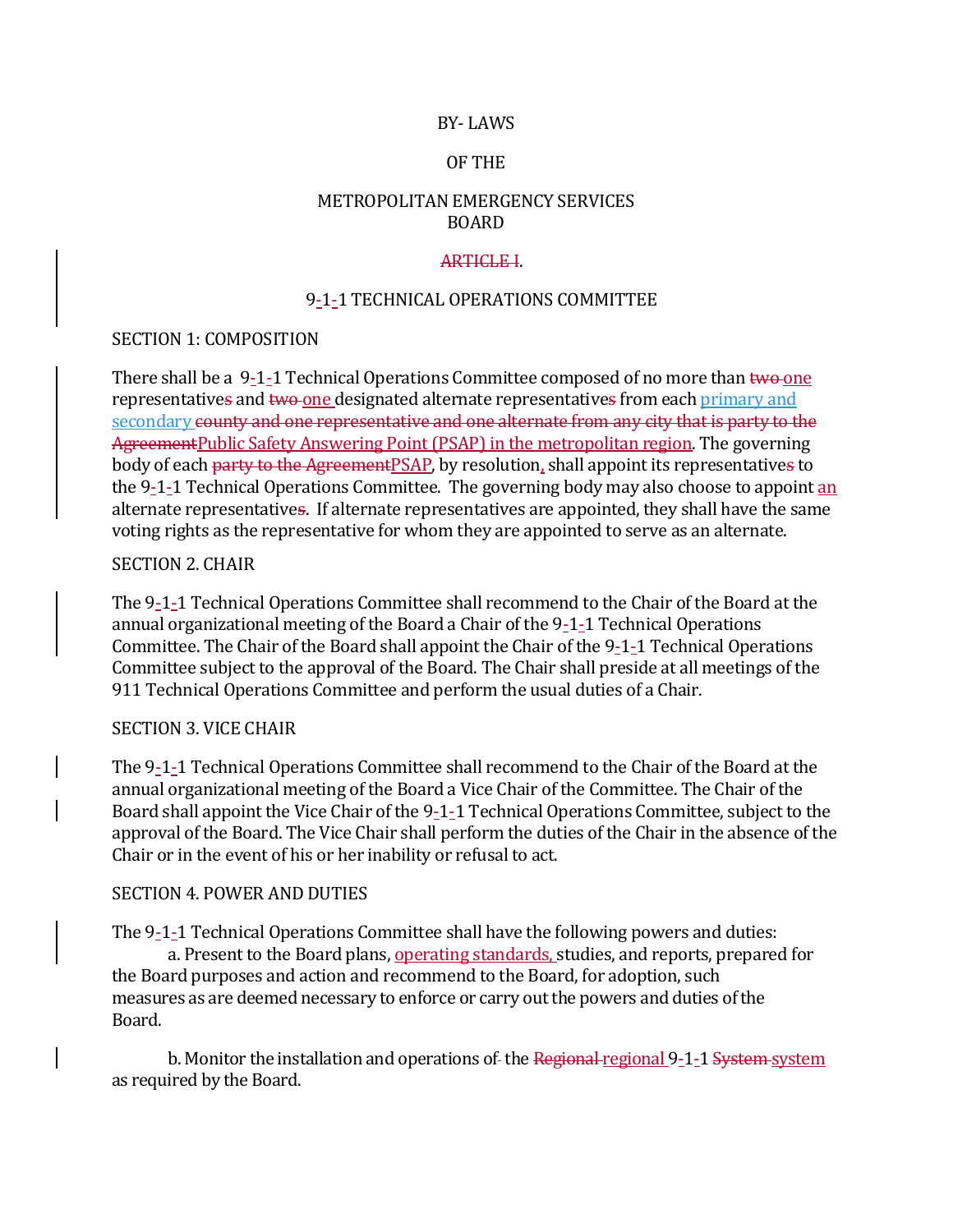c. Prepare and submit to the Executive Director by  $\frac{I_{\text{H}}}{I_{\text{H}}}\approx 1$  at of each year its recommendations for items to be included in the budget request to the Board for the following year.

d. Perform other such duties as may be prescribed by the Board.

#### SECTION 5. VOTING

Each member of the 9-1-1 Technical Operations Committee may cast one vote on any motion before the 9-1-1 Technical Operations Committee. A simple majority vote of the members present shall be required to pass any motion, provided there is a quorum. Voting can be either by voice or roll call provided that a roll call vote may be called for by any member of the 9--11 Technical Operations Committee. Absentee or Proxy proxy voting is not permitted.

#### SECTION 6. MEETINGS

The 9-1-1 Technical Operations Committee may provide, by resolution, the time and place for holding regular meetings of the 9-1-1 Technical Operations Committee. Notice of regular meetings of the 9-1-1 Technical Operations Committee shall be given to each member of the 9-1- 1 Technical Operations Committee at least five (5) days prior to such meeting, and, in all respects, shall comply with the provisions of the open meeting law. Special meetings of the 9-1-1 Technical Operations Committee may be called by the Chair provided that at least three (3) days notice be given to each member of the 9-1-1 Technical Operations Committee and otherwise comply with the provisions of open meeting law.

#### SECTION 7. QUORUM

The majority of the members designated by the appointing authorities shall constitute a quorum.

#### SECTION 8. ATTENDANCE

9-1-1 Technical Operations Committee members or their alternates are expected to regularly attend the meetings. In the event that either a regular member, or their designated alternate representative, fails to attend at least 75% of the regular committee meetings held in any calendar year, that member's appointing authority will be notified and given an opportunity to appoint a new member and/or designated alternate.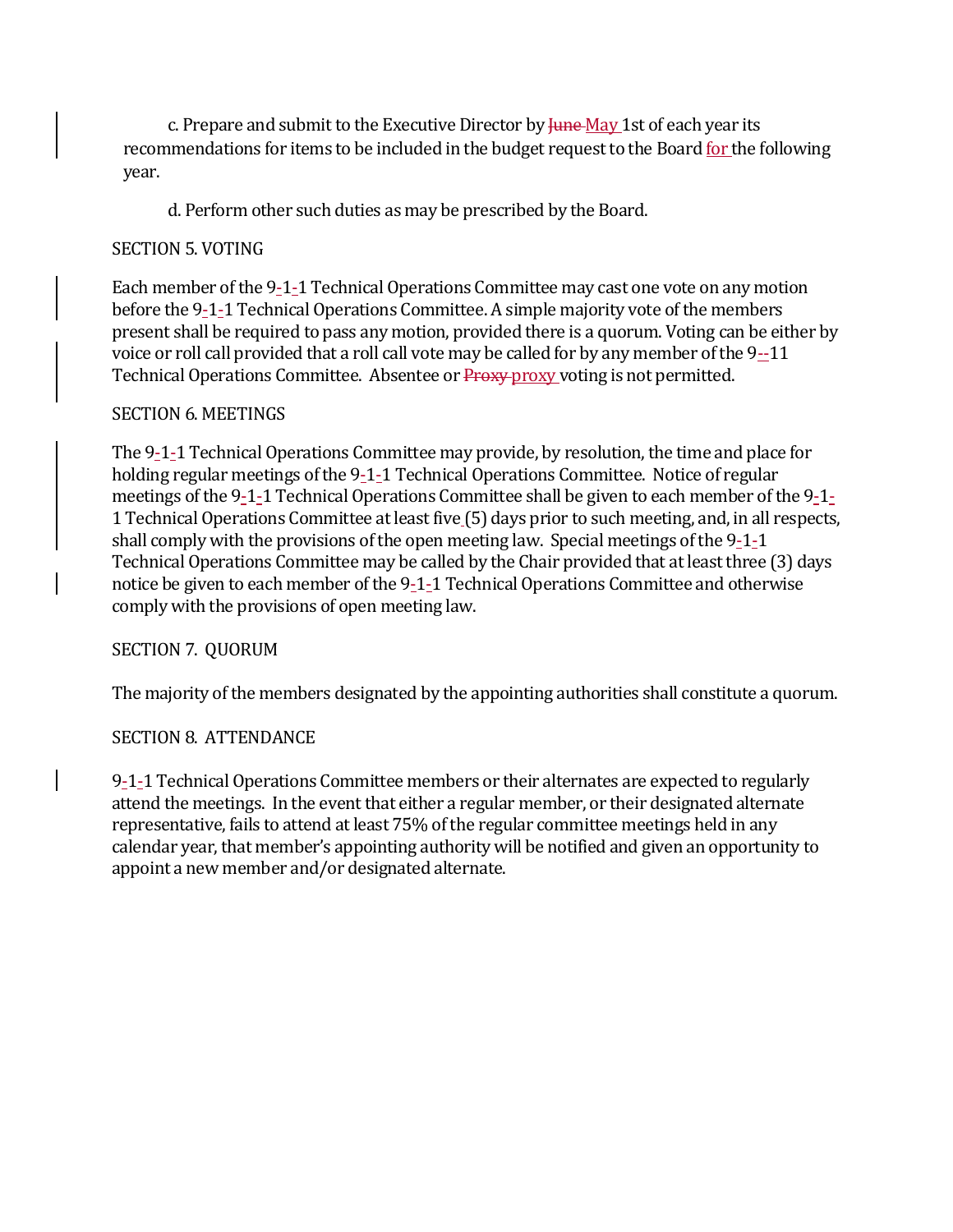# Technical Operations Committee *9-1-1 Data Update 03/15/2018 (Wireline, Wireless, VoIP, GIS)*

#### Metropolitan Emergency Services Board

2099 University Avenue St. Paul, MN 55102 Web: www.mn-mesb.org

## 1. Statewide GIS Standards:

- a. Minnesota Geospatial Advisory Council (MGAC) adopted the Minnesota Address Point Data Standard v1.0 on December 6, 2017. The metro area GIS managers have stated their intent to migrate to this schema for the aggregated metro region address points.
- b. At its meeting on February 26, 2018, the Minnesota Geospatial Advisory Council (MGAC) Standards Committee considered another Minnesota Road Centerline Standard (MRCS) proposal made by the State's NG911 GIS committee. The MGAC Standards Committee decided that, pending a final comparison of this MRCS proposal with the approved Minnesota Address Point Data Standard v1.0 schema, it would then work with its Outreach Committee to publish the MRCS v. 0.4 for public review and an initial 60-day comment period. Once the comment period is over, the MGAC Standards Committee will then convene again to review the comments and make decisions on its next action.
- a. As mentioned previously, in the interim period until the MRCS is approved, the metro area GIS managers are freezing the Metro Road Centerline Collaborative (MRCC) schema at version 1.7.
- b. On February 13, 2018, the MESB communicated to the MRCC build team the MRCC domain changes necessary to accommodate the inclusion of Isanti and Chisago Counties into the regional centerline, as well as the Minnetonka PSAP closure and miscellaneous ESN changes that have occurred recently.
- c. SECB standards for geospatial data are in draft mode by the DPS and MnGeo and work is continuing on them.

## 2. Regional GIS Data Aggregation:

- a. Centerline: Met Council has developed schema validation tools using the MRCC v1.7 schema and has made them available to the seven metro counties. This tool is being readied by Jon Hoekenga of the Met Council to be made available on the MN Geospatial Commons for use by Isanti, Chisago, and any other MN county who would like to use it.
- b. Address Points: The Met Council (Jon Hoekenga) is starting to work on modifying its MRCC validation tool for use for schema validation of address points against the Minnesota Address Point Data Standard. This tool will be shared with metro counties for potential use with the April metro region aggregation of address points.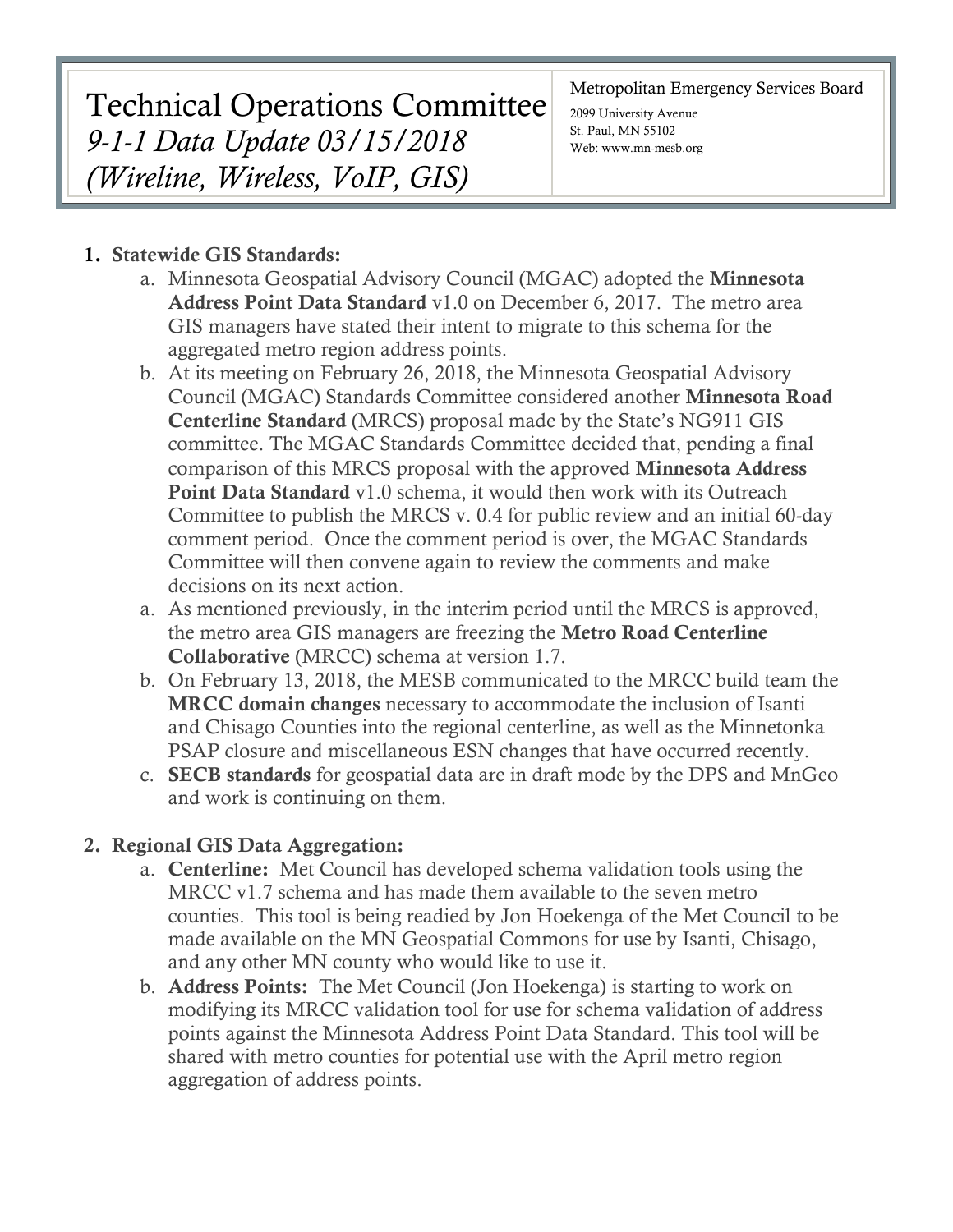## 3. Regional PSAP/ESZ Boundaries:

a. The MESB updates the regional PSAP/ESZ polygon boundaries on an asneeded basis for changes in Text-to-911 PSAP designations, ESZ boundary changes, and PSAP closures throughout the metro area. Updated regional polygon boundaries are provided to the State NG911 portal, MnGeo, DPS-ECN, county GIS departments, VPC/MPC/ TCC providers, and wireless carrier reps on behalf of the metro area

## 4. SECB Grant Work:

a. Isanti and Washington County initial address point datasets are being evaluated for compliance with the Minnesota Address Point Data Standard v1.0 schema and the data quality requirements specified in their grants.

## 5. White Bear Lake PSAP Closure:

a. MESB has inquired about when CenturyLink will start the PSAP closure planning process for White Bear Lake PSAP.

## 6. Wireless Data:

- a. On March 2, 2018, MESB presented recommendations to DPS-ECN that it had prepared for necessary changes and enhancements to the WERM application. These recommendations focused on the goals of:
	- i. Gaining operational efficiencies
	- ii. Improving WERM and wireless data quality
	- iii. Minimizing impacts to wireless data service provider & Greater MN processes (as appropriate)
	- iv. Optimizing the State's investment in WERM
- b. DPS-ECN committed to taking the MESB recommendations forward in discussions with MNIT about the future of the WERM application.

## 7. Number Portability Administration Center/Integrated Voice Response (IVR)

- a. The organization administering the database that identifies the current service provider for ported telephone migrated their services for PSAPs (free toll-free number) and law enforcement (subscriber fee based) to a new vendor. The phone number and PIN codes for access to the IVR changed effective 3/4/18.
- b. PSAPs received an email from MESB on 3/6/18 with details about this change, including the new access information.

## 8. Regional 911/GIS Data Synchronization:

- a. New 911 ALI data extracts and a new MRCC centerline dataset were very recently obtained and will be used for updated metro-wide ALI geocoding once new address point datasets have been collected for all metro counties.
- b. Attached is a high-level summary of the data synchronization activity by PSAP.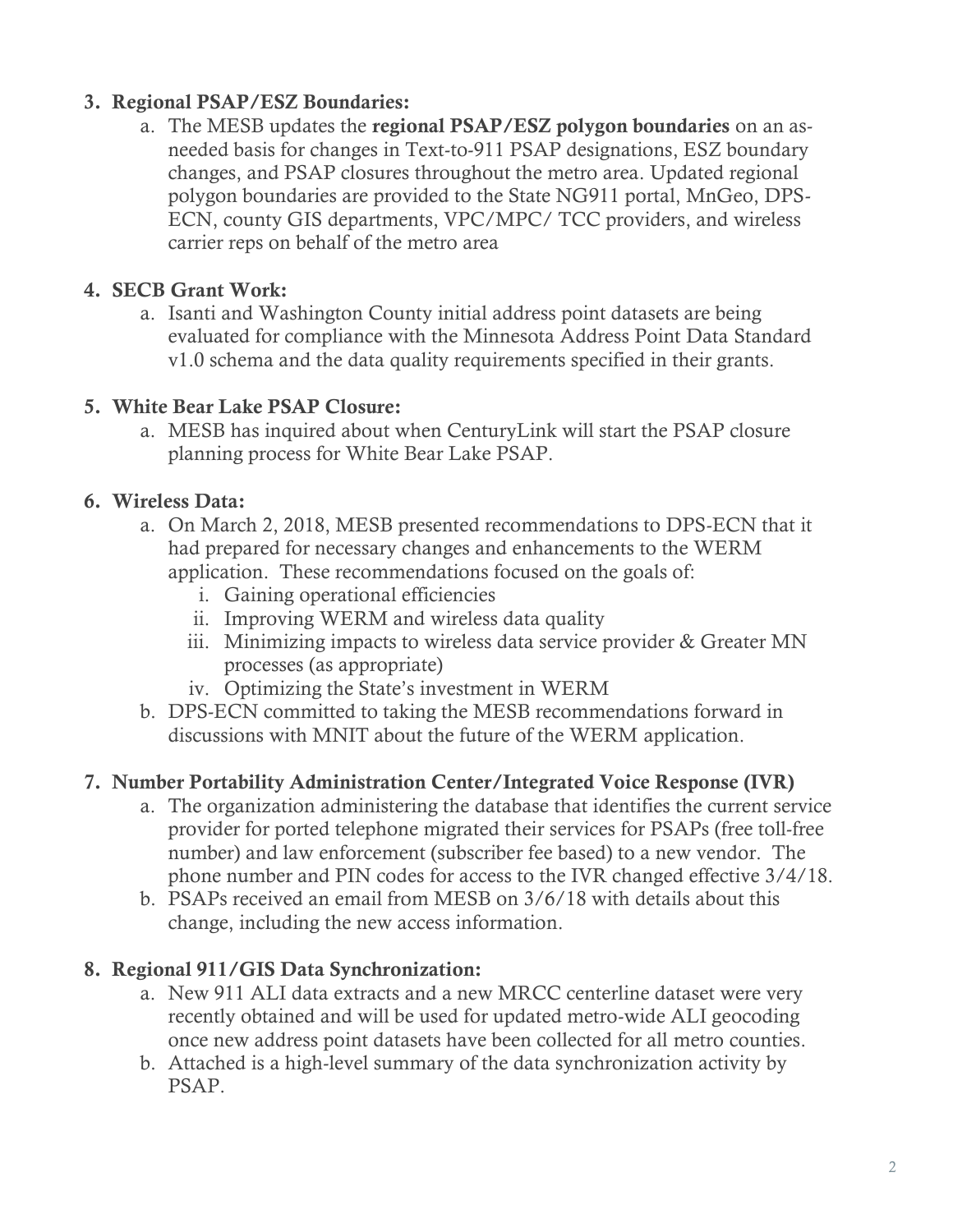## RapidSOS MESB 9-1-1 TOC Presentation

## **Title**

NG911, Now what? It's up to YOU to deliver on the promise!

## **Description**

The industry has been talking about Next Generation 9-1-1 for over a decade now, and PSAPs and the general public have been promised major improvements: more **accurate location information**, **location-based call routing**, **multimedia to the PSAP** and much more. Citizens are used to smartphones and expect more and more innovation from public. While most of the country is still undergoing major upgrades to their network and telephony infrastructure, this session looks at the more practical aspects for PSAP managers, supervisors and Telecommunicators. It will focus on what you in the PSAP need to know, and more importantly, what you need to do.

## **Outline**

1) NG911: Why are we still talking about this?

This section will give a brief history of NG911 and explain common definitions and clarify misunderstandings. It will also highlight what has been achieved so far, what's underway, and what's still missing.

2) Location Accuracy: It's 2017 and you're still looking at the ALI?

This section explains how you can get more accurate location information data, faster and at no cost from new services providers. It explains why device-based location from smartphones is different from network-based location, and what alternatives existing to what you're getting from the wireless carriers.

Case Study: State of TN Tennessee Clearinghouse Pilot Project

3) Location-based routing: If your phone knows where it is, why do we still use cell towers to determine which PSAP should handle the 9-1-1 call?

This section explains how call routing works today and why we're still using cell towers instead of handset location. It will translate the FCC's CSRIC V report into plain English and explain and what your 9-1-1 system can do to improve call routing.

Case Study: TBD (we're currently discussing pilots with a variety of jurisdictions and vendor partners)

4) Multimedia to the PSAP: Text-to-911 is yesterday's news (even if you don't have it yet)

This section explains what other pertinent additional data and emergency-related multimedia content is available to PSAPs in addition to voice and text. We'll discuss where the data will come from, how you'll get it from, how it'll be presented in your PSAP, and finally how you can use it to enhance emergency response.